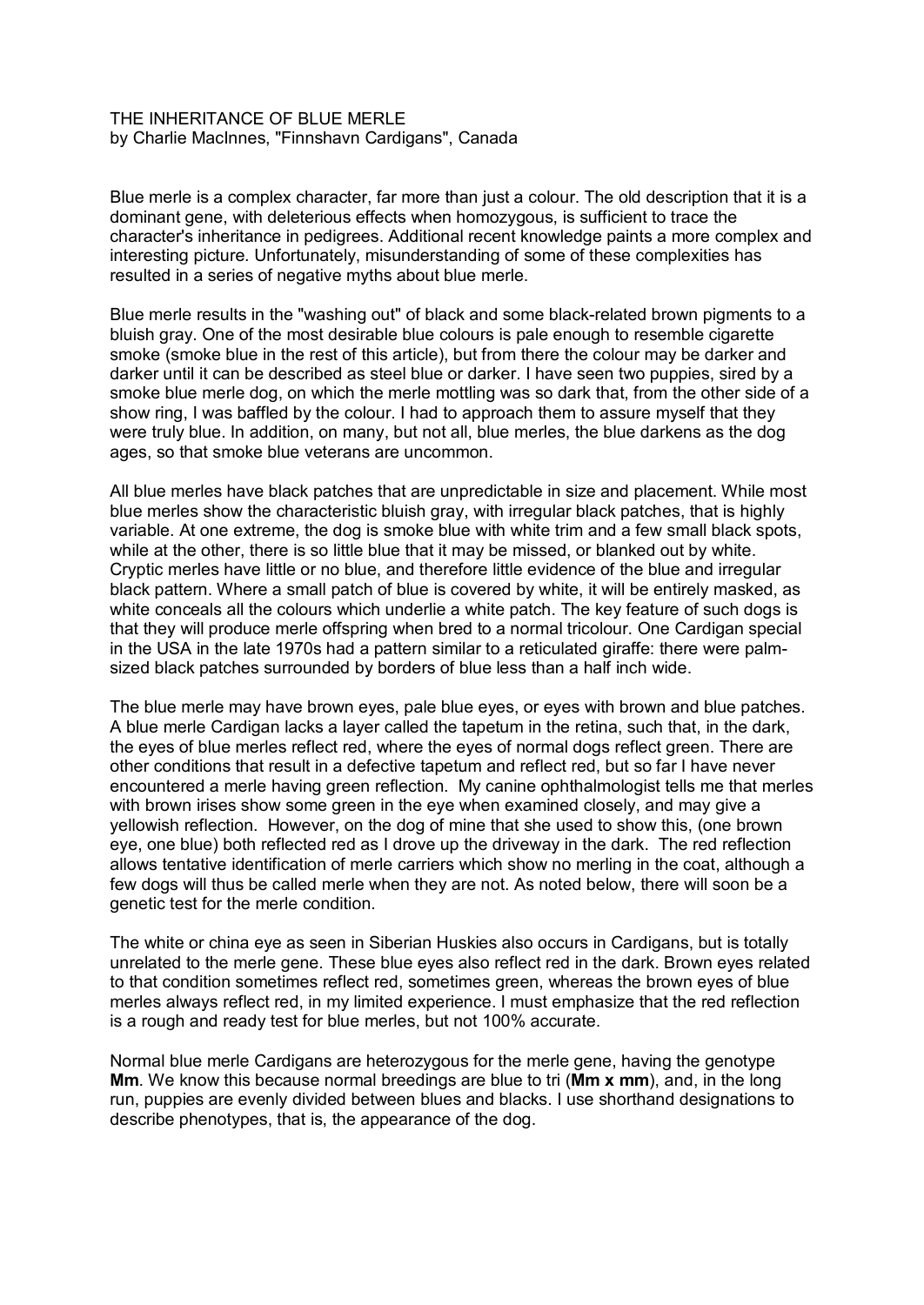| Longhand description                | Shorthand |
|-------------------------------------|-----------|
| Tricolour with tan points           | tri-t     |
| Black and white with brindle points | tri-br    |
| Blue merle with tan points          | blu-t     |
| Blue merle with brindle points      | blu-br    |

When a blue merle is bred to a sable, red or brindle, several unusual colours or patterns are possible. Unfortunately, due to the long-standing prohibition against actually doing such breedings, few of today's Cardigan fanciers have seen such dogs, with the result that the names of the colours are so sloppily applied that one cannot tell what the colour actually was. The two most common such terms are ginger merle (blue x brindle) and peach merle (blue x sable or red). A brindle x merle cross may appear to be brindle, but instead of regular dark stripes, the dark will be in irregular patches, rather like the black on a normal blue merle. There may be a bluish cast to the whole coat, hard to describe, but obvious when you see it. Just to be thoroughly confusing, I have seen a litter which contained a red tricolour dilute ("Dudley") and two of its blue equivalent, which were blues with cinnamon-coloured spots where the black should have been, and a cinnamon cast over the blue. So, should we call these cinnamon merles? I would rather not use such terms at all, because they are so confusing.

Collie and Sheltie breeders commonly breed blues to sables. The sable merles have the red or tan undercoat, and where the dark overlay would be, it may appear in irregular patches, or be lacking. I have examined a sable merle Smooth Collie where the only evidence of merling was on the backs of the ears.

The tri pattern comes with many variations. The black may be deep blue-black, normal shoepolish black, or somewhat sooty. The points on the face may range from two small tan spots on the lower cheeks, with slightly larger than match-head sized spots over the eyes all the way to the very open red pattern of the sable's "monk's cap", where the eye spots are larger and wrap around the eyes, to be separated from the tan of the cheeks only by the black line which goes from outer corner of the eye to the edge of the ear (and occurs in both sables and tri-t). On top of the head, and on the backs of the ears, the undercoat may be a rich tan or red, and, since the guard hairs in those locations are short, the red will show through. At least two fully red-headed tri-t Cardigans have been shown in the USA. A blu-t is nothing more than a tri-t with most of the black turned to blue. That will not, repeat not, change the distribution of the tan on the points. So lots of tan trim on the face, head and ears (as well as legs and under tail) is a perfectly normal occurrence for blu-t. I have responded to too many panicked inquiries from people whose blue puppy has a reddish head, and they fear it is the dreaded ginger (actually peach?) merle!!

Tri-br dogs have much more black on the points, so blu-br dogs tend to have only a little bit of brownish wash on the cheeks, etc. The stripes of brindle do not show clearly on most tri-br or blu-br dogs. If you imagine one of those tri-br dogs that only has a dozen brown hairs on each cheek, you can see where a blu-br might show no obvious brown on the points at all.

A further complication arose in 2005, when it was finally confirmed that **e e** reds occur, if only very infrequently, in Cardigan Corgis. Actually, I personally experienced this in 1976, when I bred a tri-br male to a blu-t female. We would normally expect to see only blue merle and black puppies in such a litter, but to my surprise there were also two pale red puppies, out of a total of seven! The other five were normal blues and tris. At that time, no one had a supportable explanation of the phenomenon. The recent confirmation of e e in the breed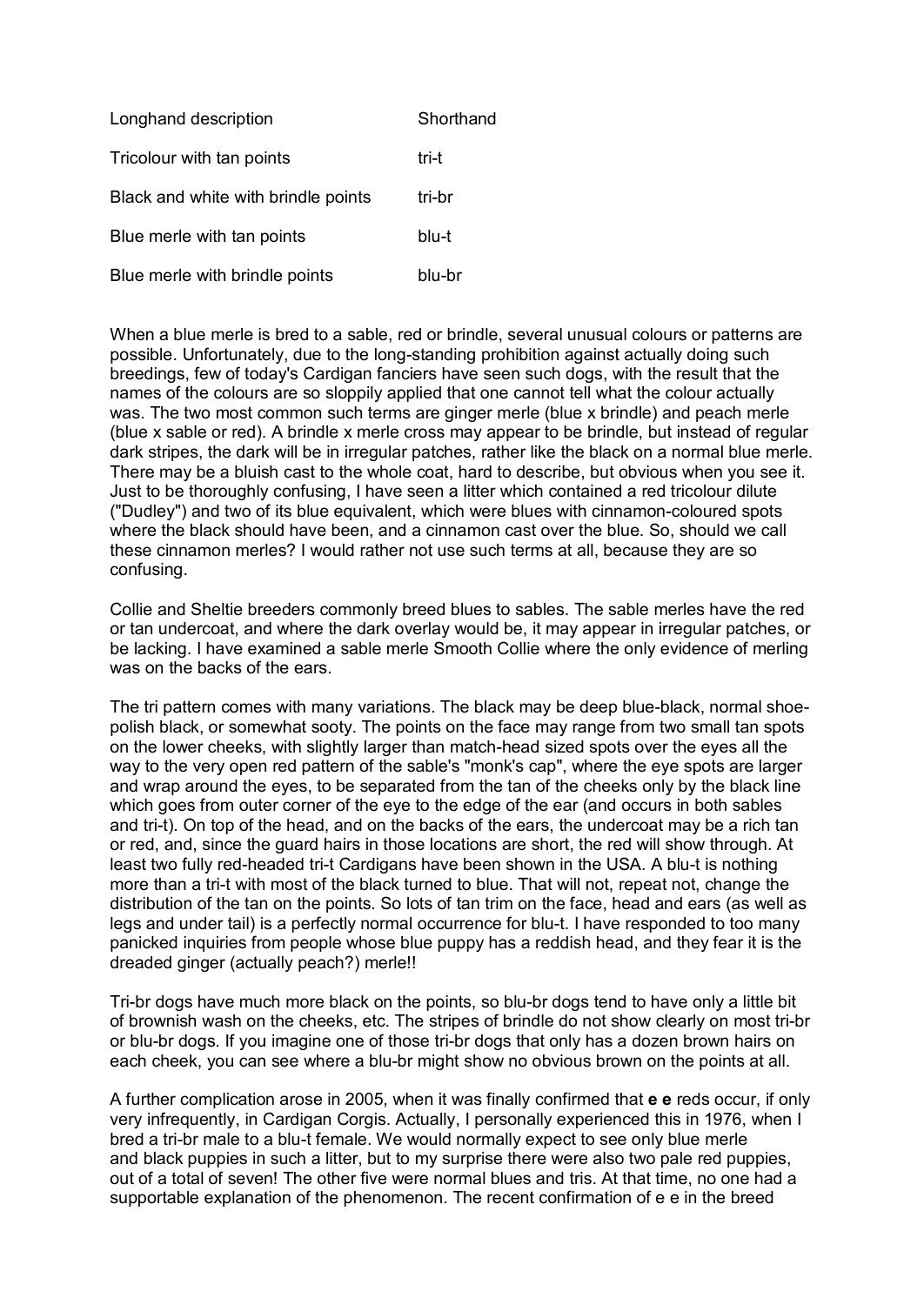started from a breeding that was almost identical - a tri-t x blu- breeding produced two red puppies. Then, a tri x tri breeding produced red puppies, something that had never before been reported in the breed. Dr. Sheila Schmutz analysed DNA from these puppies, and confirmed that they were **e e** reds. The **e e** genotype is a totally different source of reddish colour from the more familiar a^y a^y genotype. A Cardigan which has the **e e** genotype and also has the Mm genotype will not show any evidence of merling in the coat. However, it will still have red reflection from the eyes.

Homozygous merles have several variations. First, let's consolidate terminology. Many people call a homozygous merle a double merle. I will distinguish the two merles by designating the homozygous as **MM**-blu, and the heterozygous will be, as above, **Mm**-blu, or simply blu, with a suffix for the points colour.

The merle gene is said to be partially lethal when homozygous. If you breed a blu-t dog to a blu-t bitch, you would expect that a quarter of the puppies would be MM-blu, half would be blu-t, and a quarter would be tri-t. In fact, fewer than 10% of puppies from a blu x blu cross are **MM**-blu merles. That probably indicates that more than half such puppies die in utero and are resorbed. Those that are born have some or all of the following characteristics:

1. They are mostly white, typically with only a few spots of colour 1 - 2 inches in diameter.

2. They are very likely totally deaf from birth.

3. They may have very small eyes, or the irises may be defective, giving a star-like pattern to the pupil. Those with small eyes may be blind or partially blind.

4. In other breeds, many **MM**-blu puppies die within the first 10 weeks. That is not reported in Cardigans (among the few reports we have), but note that many Cardigan **MM**-blu seem to die in utero.

5. One of the first **MM**-blu dogs of any breed that I encountered personally was an Australian Shepherd which, the owner and I discovered, was not only deaf, but had lacked a sense of smell from birth. That is the only case of lack of smell that I have been able to find. Note that this dog was working open obedience entirely on hand signals, and doing very well. Clearly, despite being deaf and unable to smell, she was very intelligent and active.

**MM**-blu dogs are clearly defective in several respects. One of the persistent myths is that they will transmit these defects to all their puppies if they are bred. That is absolutely untrue!! Blu and tri puppies will be normal blues and tris!

The third major recent advance in Cardigan genetics is that there is now a solid explanation of the genetics of blue merle, albeit there are still some loose ends to be investigated. A paper entitled "Retrotransposon insertion in SILV is responsible for merle patterning of the domestic dog", written by Leigh Anne Clark, Jacquelyn M. Wahl, Christine Rees, and Keith E. Murphy, appeared in January 2006 in the *Proceedings of the National Academy of Sciences, Early Edition (on-line)*. This provides definitive evidence that merle is caused by a short interspersed element (SINE) inserted into the SILV locus at a known location. The average size of the insertion is 253 base pairs. SINEs are common in the dog genome, making up as much as 7% of the total genome.

A very rough analogy is that conventional genes are like recipes in a cookbook. SINEs are inserts into genes which are non-functional, and may disrupt the action of the gene. Think of the SINE as a passage of text from a machinists' manual on how to run a milling machine, and further that the computer has inserted the randomly cut piece backwards into your cookbook text. Worse, you are the "recipe reader" for a team of 100 chefs, and the meal has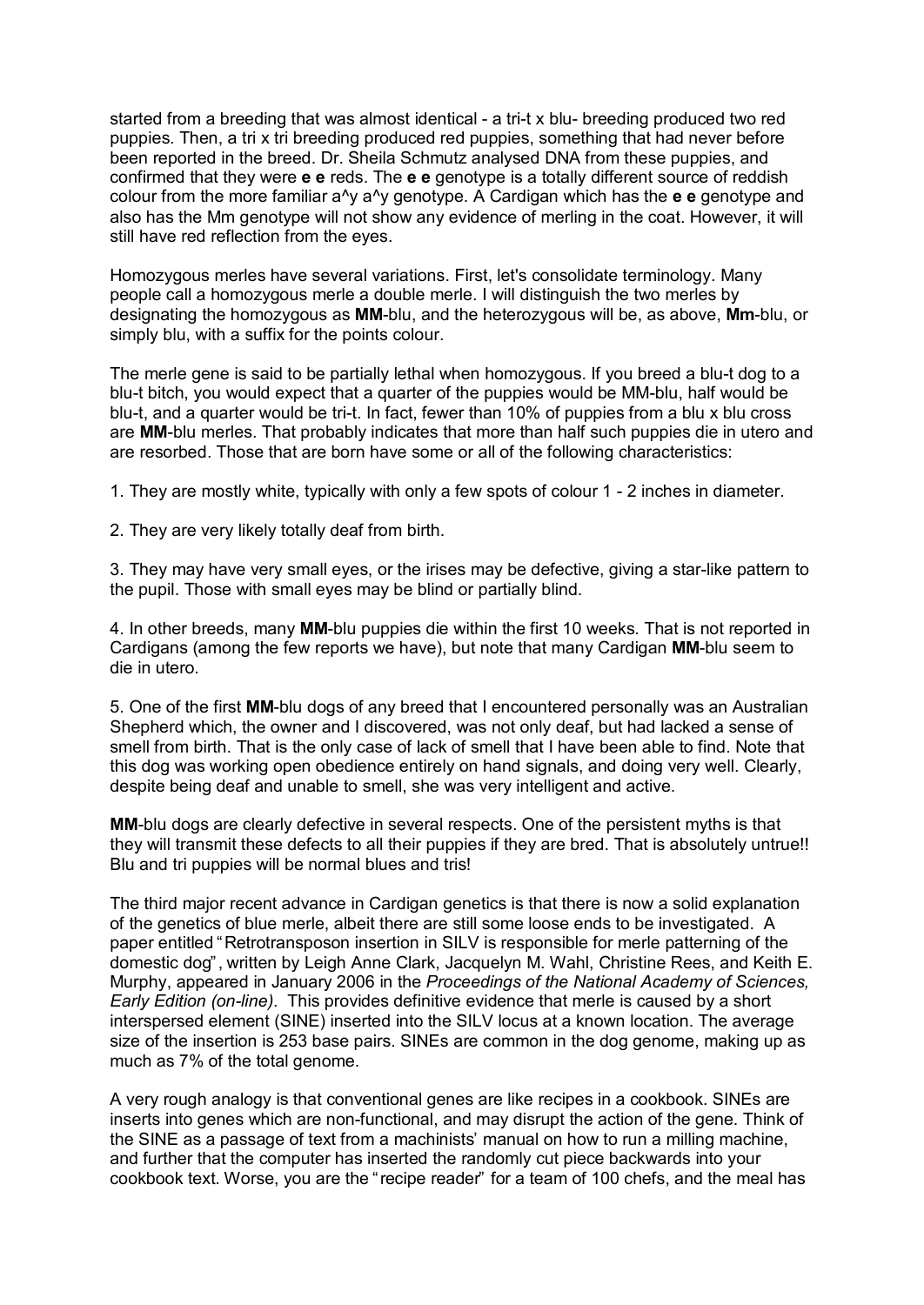to be ready at a certain time. It is pretty clear that any non-functional text would interfere with your getting complex recipes done right and on time.

There have been historically several indications that blue merle was not a simple gene mutation. One important indicator was that the gene has multiple effects. It is semi-lethal when homozygous, and those few (less than half) homozygous merles that do survive are likely to be profoundly deaf from birth, and have a variety of eye problems.

A key piece of evidence was recognized in several other breeds, but only recently reported in Cardigans. That is that the reversion rate from merle to non-merle is much higher than normal gene mutation rates. If we call the merle allele **M**, and the allele for normal or nonmerle **m**, the rate of reversion  $M \rightarrow m$  is in the order of 3 - 4%, whereas normal mutation rates are in the order of 1 in 10,000. A homozygous merle has the genotype **MM**. Bred only to tricolour (Tri-t or Tri-br) dogs, which all have the genotype **mm**, all the offspring should be **Mm**; in appearance these would all be normal blue merles. In breed after breed, it has been reported that homozygous merles bred to tricolors produce  $3 - 4$  % tricolour offspring (Clark et al.).

Before we can look in detail at reversion in Cardigans, we must remind ourselves of the quirks provided by the laws of chance. A key feature is to have enough observations. I would like to see at least 100, and preferably 500, puppies from MM x mm breedings before we start to talk about percentages with any expectation of precision. In 2004 Lore Bruder had orders for 3 blue merles. She bred a blue male to a tri bitch, and got 7 tris. The following February I had a litter from the litter brother of the sire Lore used (both are **Mm** blue merles), bred to a tri, and got 8 blues. Add these two up, and you have as close to 1/2 blue as you can get, but separately, well, we either won or lost the lottery. This is the same logic as every litter should have equal numbers of males and females. Most of us who have been at it a while have had 6 females, 0 males, then, a couple of years later 5 males and 0 females. The simplest way to calculate the probability of such events to use the formula for getting runs of heads and tails when you flip a coin. That results in the following numbers:

The chance of getting *p* Blues to *q* Tris in a normal Blue x Tri breeding are, expressed in the chance of this happening out of 1000 litters (that's right, a thousand tries!!).

| 8 | blues, 0 |    | tris | $= 3$   |
|---|----------|----|------|---------|
| 7 | blues, 1 |    | tris | $= 31$  |
| 6 | blues, 2 |    | tris | $= 109$ |
| 5 | blues, 3 |    | tris | $= 219$ |
| 4 | blues, 4 |    | tris | $= 273$ |
| 3 | blues, 5 |    | tris | $= 219$ |
| 2 | blues, 6 |    | tris | $= 109$ |
| 1 | blue.    | -7 | tris | $= 31$  |
| 0 | blue.    | 8  | tris | $= 3$   |
|   |          |    |      |         |

Betty Ann Seeley has provided an estimate of the reversion rate of the **M** gene in Cardigans. Her Pecan Valley Double Exposure (call name Kodak) bred always to **mm** tris has sired 46 puppies, of which 3 were tris. That seems outside the 3-4% range suggested by the Clark et al. paper, but it's close, and the small sample size demands that we allow "wiggle room". However, 3 out of 46 is very different from 23 out of 46 tris, which is what you would expect if Kodak were, as some have suggested, a bizarrely white-splashed normal blue, that is, of genotype **Mm** instead of **MM**. So I believe Kodak is a homozygous merle (**MM**), and that his three tri offspring are evidence that blue is a transposon rather than a simple gene. That also agrees with what is reported in Australian Shepherds, Shelties, Collies and Great Danes.

If sire A (**MM**) were mated to Dam B (**mm**) enough times to accumulate 100 puppies, the result should be 100 out of 100 blue merle puppies, if **M** were a normal mutant gene. The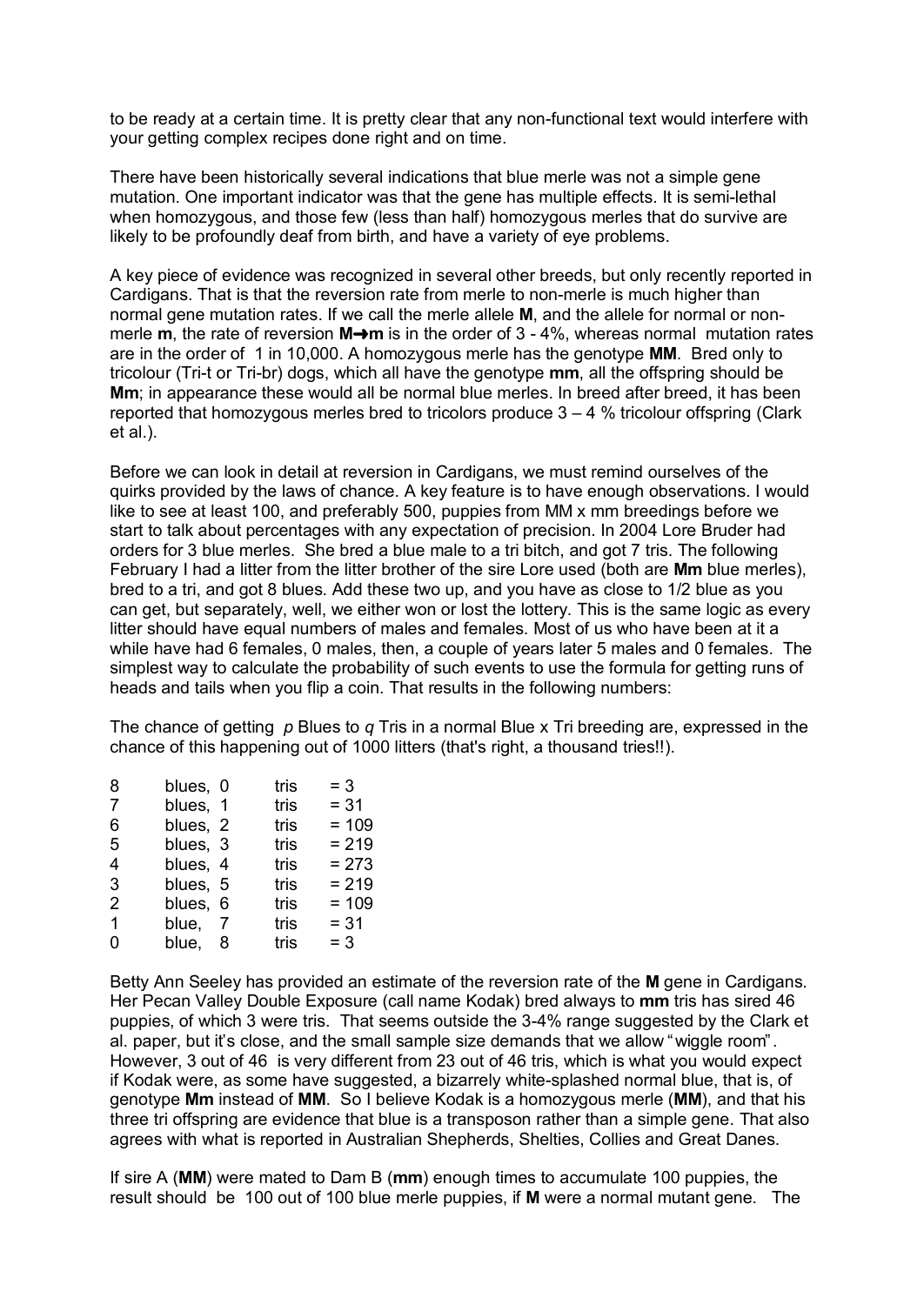fact that it was 96 or 97 out of 100 blues (Clark et al.), or 94 if Kodak has provided an honest estimate of reversion in Cardigans, is clear evidence that we are not dealing with a conventional gene. If the breeding were **Mm** x **mm**, we would expect to get 50 blues to 50 tris, but, in fact, we would get about 47 blues to 53 tris. Statistically, you would need a lot more than 100 puppies to show that 50:50 is different from 47:53. So no wonder we can only detect reversion by breeding double merle (**MM**) to tri (**mm**). If merle were simply a dominant gene, there should only be one tri out of 10,000. (I am assuming that the approximate 1/10,000 mutation rate would apply.)

This sort of insertion of a blocking or non-functional piece of genetic material into a normal gene is far from unique to blue merles. Consider the following quotations from the Clark et al. paper:

[1] "Characterization of SILV in merle and nonmerle Shetland Sheepdogs revealed a short interspersed element (SINE) insertion at the intron10/exon11 boundary. The SINE segregates with the merle phenotype in multiple breeds and is absent from dogs representing breeds that do not have merle patterning."

[2] "PCR was carried out by using genomic DNA from two nonmerle, one blue merle, and one double merle Shetland sheepdog to obtain amplicons from each exon of SILV. Amplification of exon 11 yielded two products: (i) the expected 206-bp <<base pair>> product and (ii) a larger product (slightly smaller than 500 bp). These amplicons segregated with the merle phenotype among the aforementioned dogs: The nonmerle dogs were homozygous for the 206-bp product; the blue merle was heterozygous for the products, and the double merle was homozygous for the larger product." The authors have promised a DNA based test for demonstrating the presence of the transposon, that is, the merle-causing element.

[3] "DNA was available from 50 of the 61 Shetland Sheepdogs used in the linkage analysis. These 50 dogs were analyzed by gel electrophoresis for the insertion. The insert was present in the heterozygous state in 12 merles and in the homozygous state in 2 double merles. Thirty-one nonmerle dogs did not harbor the insertion, and four nonmerle dogs were heterozygous for a smaller insertion. Sequence analysis of this smaller insertion from two Shetland Sheepdogs revealed a deletion within the oligo(dA)-rich tail of the SINE. This smaller insertion was also present in a nonmerle which is suspected to be cryptic because it was sired by a double merle; however, no test breedings have been conducted to date to conclusively classify the dog as cryptic."

[4] "A SINE, structurally similar to a class of canine SINEs described by Minnick et al (32), was identified in SILV for all merle dogs analyzed. This SINE shows high sequence similarity (95-97%) with canine SINEs previously identified in the canine D2 dopamine receptor gene (36), the dystrophin gene (37), and the PTPLA gene, implicated in centronuclear myopathy (38). These SINEs are t-RNA derived and highly abundant in the dog, representing 7% of the genome." The numbers in parentheses are references to papers in the literature cited. One of the surprises to me, when whole genomes and the genes that are part of those began to be sequenced, was how much non-functional (or unknown functioned??) DNA there is in the total genome. This last paragraph makers it sound as though the merle insertion, which we have called a mutation for many years, is a common event which had the bad (or should I say good?) luck to happen in a color gene. By the way, SILV is a color gene.

Quote [3] leads to a discussion of cryptic merles. First, we must be absolutely sure that we separate thoughts about phenotypic cryptic merles from genotypic cryptic merle.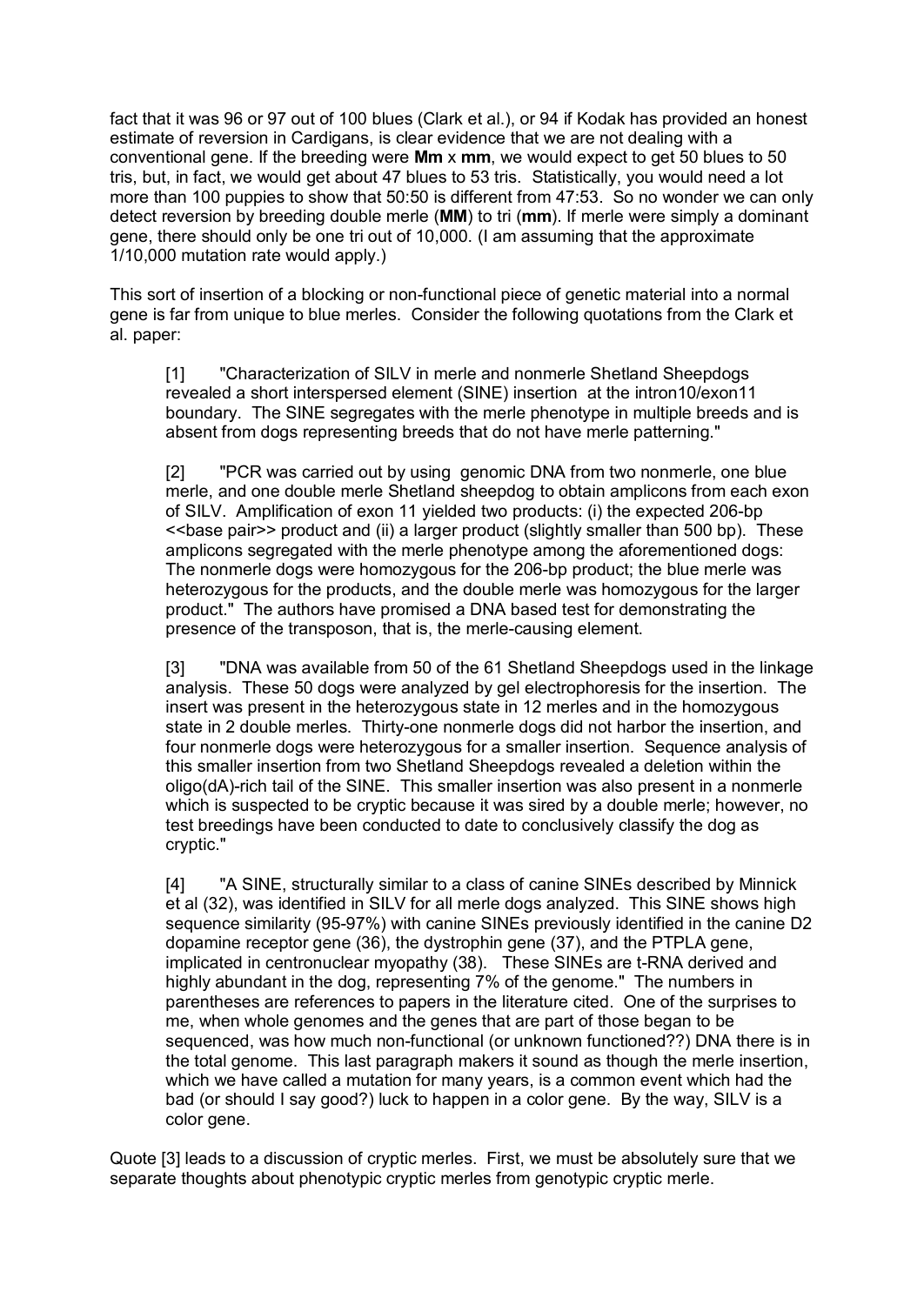A **phenotypic cryptic merle** is of normal genotype **Mm**, but shows little or no evidence of blue merle coloring. When bred, it will produce puppies as though it were a normally-colored blue merle. We are all familiar with the fact that some blue merles have few and small black spots, while other are more black than blue. Follow that last to an extreme, where the dog is almost entirely black. Even more extreme, imagine that the only patch of blue is overlain by white, so it can't be seen at all. That is a true phenotypic cryptic merle. Genetically it is a normal **Mm** blue merle, but by accident none of the blue shows through. This is the normal use of the term "cryptic merle" within the fancy.

There are two quite different types of **genetically cryptic blue merles**. The first occurs when expression of the **Mm** is blocked by the genotype **ee**. Such a red Cardigan would show no sign of being merle until it was bred. Please note also that not all **ee** reds are cryptic merles, as the **ee** condition can block brindle, sable and tricolour.

The second possible **genetically cryptic merle** is raised in quote [3] from Clark et al. They observed some normal non-merle Shelties that retained a shortened version of the transposon. If (a big if) that shorter piece can later regain enough length to make recipients merle, then this would be a cryptic merle. The case they mention is interesting, as the dog in question was a tricolour sired by a homozygous merle. I still think it is a myth that a homozygous merle can pass medical problems to its normal merle and normal tricolour offspring, but we certainly need to learn a lot more about these normally colored dogs that retain part of the transposon.

**For the present I think we should be conservative, and consider all cryptic merles to be genetically normal merles, except for those ee reds found in a merle litter.** Until we have more experience with tricolors which have a double merle as parent, I think it is premature to call any or all of them cryptic merles. One final point: any genetic change can occur in both directions, but the probability going the reverse direction is usually different from the probability of going in the forward direction. Reversion of the merle transposon is a good example of this. For the merle to be lost, all that is needed is for the transposed piece of chromosome to break off its unusual location. For blue merle to happen in the first place requires not only that a piece break off its normal site, but it also has to stick on to the new site. Thus, it is a much, much rarer event to get a blue merle from a tri x tri breeding than it is to get a tri from a homozygous merle x tri breeding. I have never heard of that happening, although, obviously, it did happen somewhere, some time, in some breed, or we would not have blues in the first place.

Dr. Murphy's team at Texas A&M have promised a commercial test for the merle condition, hopefully late in 2006. That will forever lay to rest the huge bugbear of former generations of Cardigan breeders, namely the fear that a dog could carry merle without showing it, such that a breeder could unknowingly breed merle to merle. The test will have similar power to the PRA test we have become familiar with. From a research point of view, it will help elucidate to nature of the reversion tricolors produced by **MM** x **mm** breedings.

As I thought about the reversion of the merle gene, an interesting idea occurred to me. Please note that it is no more than an educated guess. If the cause of the reversion occurs fairly frequently during the meiosis cell divisions which produce eggs and sperm, is it possible that it also reverts during the mitosis cell divisions which occur as a puppy progresses from a single fertilized cell to a complete dog made up of hundreds of millions of cells? If the merle condition were lost in places that would, in a future time, be the cells that produce hair, then the irregular black patches of the normal blue merle might be places where the merle condition was lost from an early cell that was ancestor to the patch. Thus, comparison of cells from merle and non-merle spots on the same dog may help us understand the mechanism which causes merle.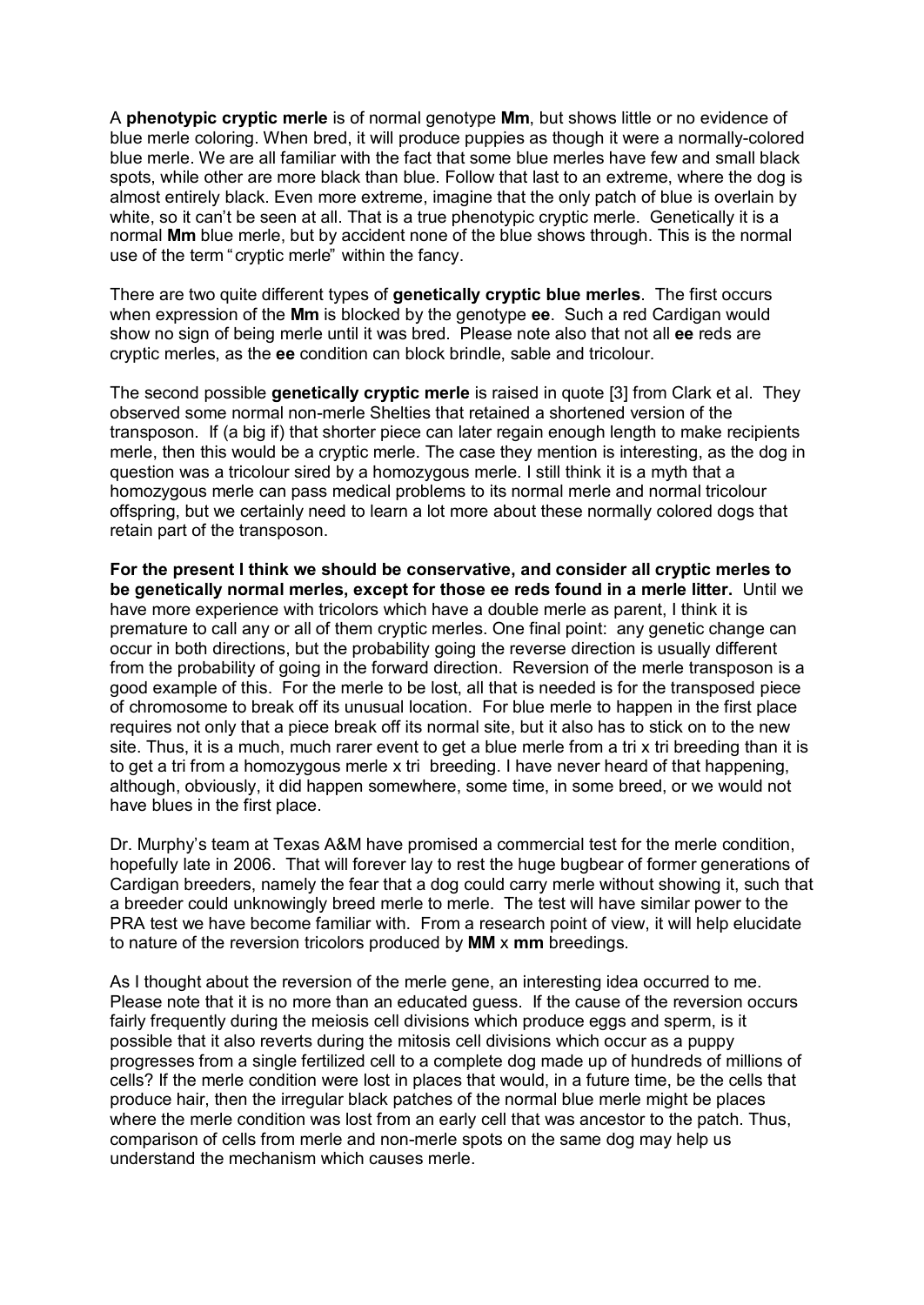## THE MYTHS AND MYSTIQUES OF BLUE MERLE

Breeding of blue merles to any colour other than tricolour (tri-t or tri-br) was banned in the USA in the late 1970s. Although there has been a great deal of debate, the reasons for the ban were never clearly elucidated. Partly as a result of that, a number of myths about the inheritance of blue merle have arisen. Some of these sound remarkably far-fetched, but all have come to me as questions about the inheritance of blue merle. I admit to being an expert if, and only if, the definition of expert is recognized to be "a drip, under pressure", as defined in Murphy's laws.

(1) The ostensible root of the ban was this: since the blue gene affects only black pigment, a red dog can carry the blue gene without showing it. There was the tragic possibility, then, that a novice could breed two red dogs with the resulting litter containing MM-blu puppies, deaf, perhaps blind, and with poor chances for survival. The realization that e e may be the underlying genes of one kind of red Cardigan makes this fear more real, because merling does not appear to show at all on such puppies. Such an outcome was considered sufficiently tragic that the breed club in the USA sought to minimize the probability that it would happen. With the knowledge of the present day, such an event seems unlikely. The lack of tapetum, resulting in red rather than green reflection from the eyes, is a useful clue. While that test is not 100% accurate, at least the errors are in the less harmful direction. That is, a very few non-merles will be called merles because their lack of tapetum, and therefore red reflection, come from conditions not related to merle at all. The china blue eye of Siberian Huskies, a condition also seen (infrequently) in Cardigans, results in red reflections. Actually, we should suspect that any Cardigan with blue, even small blue flecks, is a merle carrier, even though there is the "china" eye, totally unrelated to merle, in the breed. The red reflection is most useful when you are wondering whether a brown-eyed red dog might be carrying merle. Detection of inapparent carriers of the merle gene will soon (2006) be definitive, by a DNA test.

(2) There certainly is a legitimate ethical issue concerning blue to blue breeding. Is it right to carry out a breeding which is likely to produce one or more profoundly defective puppies? I believe that each individual must be free to ask and answer that question. The plus of blue x blue breeding is said to be that it results in paler, clearer blues, but there is no evidence in support of this theory.

(3) It is interesting to note in the context of off-colour merles that the colour blue merle had disappeared from the breed at the end of WWII. Thelma Gray of Rozavel recovered the colour by searching out red dogs that had blue flecks in their eyes and breeding these together. [\(http://www.cardicommentary.de/Coloursandcoats/merle.htm\)](http://www.cardicommentary.de/Coloursandcoats/merle.htm)).

(4) I have frequently been asked if brownish colour or muddy blue colour was the result of there being one or more brindles in the pedigree. Once one recognizes that a blue merle is only a tricolour (tri-br or tri-t) with some of the black washed out, this possibility is eliminated. It is perfectly respectable to breed brindles such that tri-br or even tri-t puppies result from the mating, and such tris are within the normal range of tricolour shades and patterns. Thus, there are no bad features in having brindle dogs in the pedigree, as long as they were not mated directly to blue merles.

The panic which ensues when a blue x tri breeding results in a blu-t dog with a lot of tan on the face and head has been dealt with above. Again, this is to be expected, and is not a cause for concern.

(5) The role of the "Dudley" gene, similar to what produces the red tricolour in Dobermans, has been described. However, there is also a myth that this gene, far back in the pedigree, can produce off-colour merles. If, by "off-colour", one means muddy blue, or "too much" red